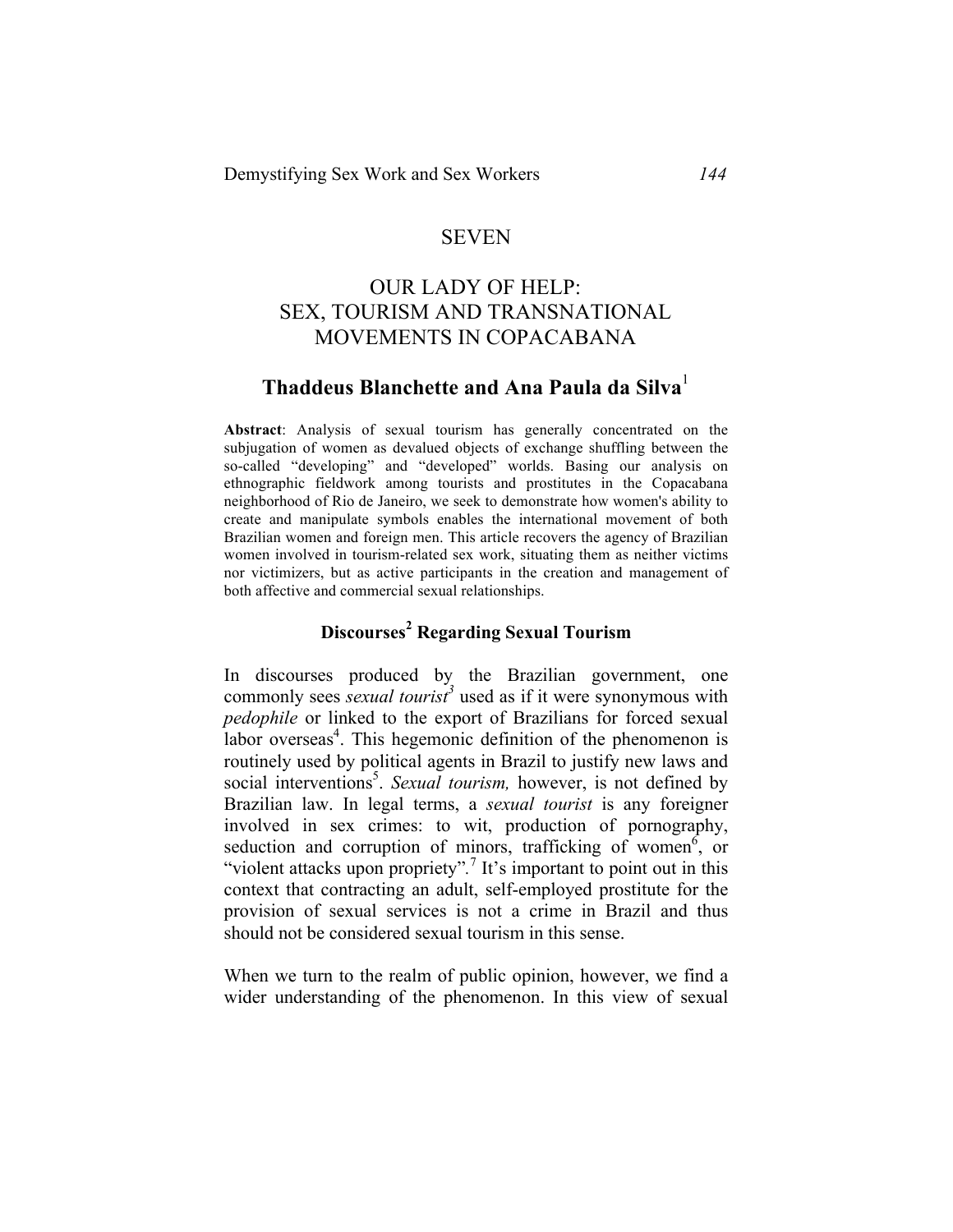tourism, the term describes the behavior of foreign tourists who seek out native sexual partners and it is applied whether or not these couplings are commercial or affective in nature. In the public, commonsensical view of sexual tourism, legality is less important than an underlying moral code which stipulates that foreigners should not engage in promiscuous sexual contact with Brazilians, especially when this involves an exchange of money for sex.

A final vision of *sexual tourism* has been offered up by the World Tourism Organization (WTO) and is making itself felt in Brazilian policy-making circles. According to the WTO, *sexual tourism* is organized travel using the structures of the tourism industry for the principal purpose of facilitating sexual conduct between tourists and natives (Viera de Carvalho, 2005). Note that this definition of the phenomenon ignores the legal status of such activities, concentrating instead upon the practices and objectives of the tourists. The WTO's definition also presumes that there is a clearcut division between *normal tourists* (who supposedly travel without thinking of sex) and *sexual tourists*. As we shall see, such a division is problematic in Rio de Janeiro.

The discontinuities between these definitions of sexual tourism are obvious, though one factor unites them all: a belief that the problem is centered upon the sexual behavior of *gringos*<sup>8</sup>. The term *sexual tourist* is perhaps best understood as an accusation which is deployable against any foreigner in Brazil. The logical point to begin a discussion of sexual tourism, then, is to ask who is almost always accused of it.

### **Sex in the City**

We initially encountered the term *sexual tourist* while researching the anglophonic immigrant population of Rio de Janeiro (Blanchette, 2002). We discovered that there was place in the city which our informants (long-term gringo residents of Rio) claimed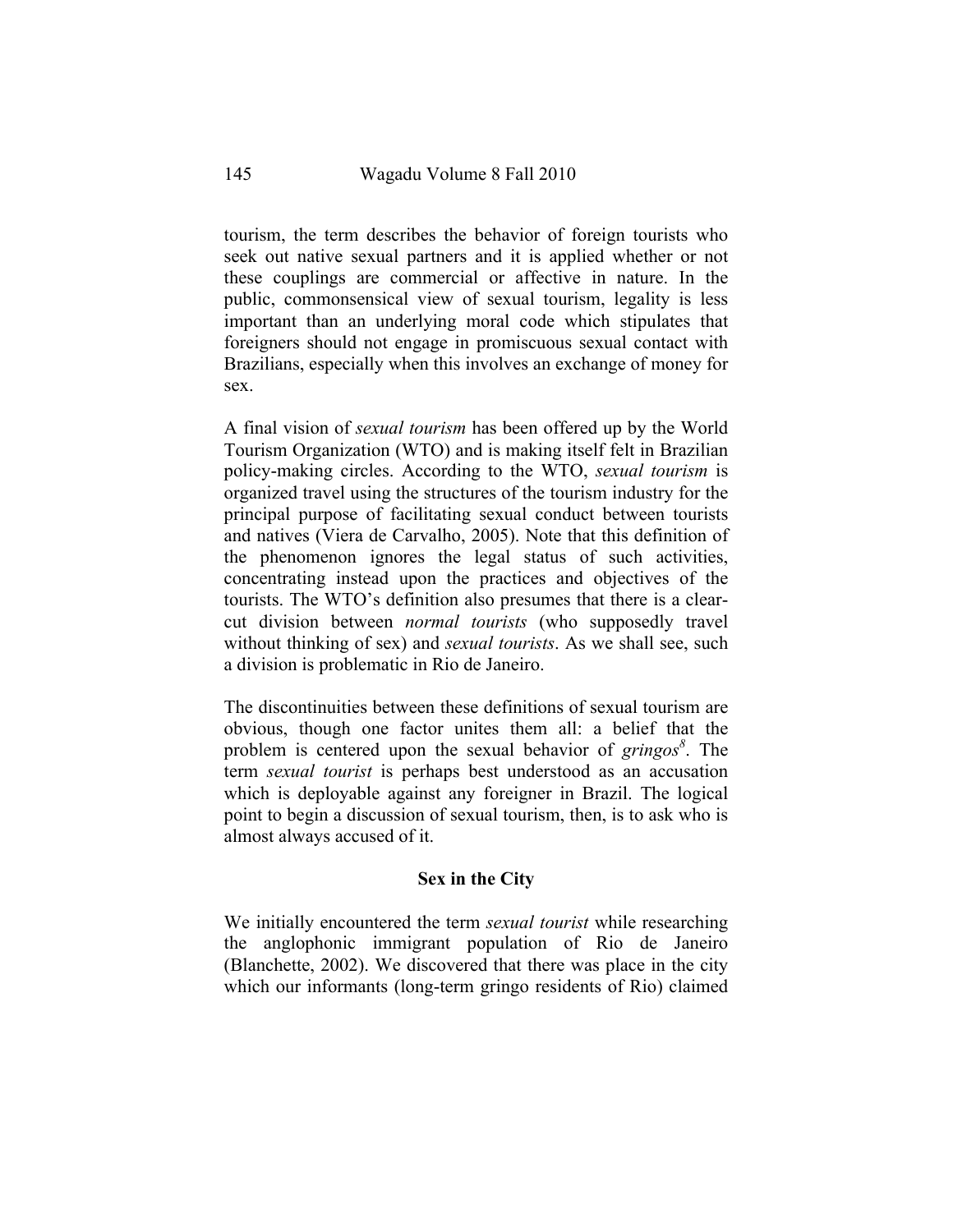to avoid: Help Discothèque<sup>9</sup> in Copacabana, widely labeled "the most gringo nightspot in town". Universally, gringo residents of Rio evidenced disgust of the disco, which they described as overrun by sexual tourists. As one informant put it, "I'm not like those pathetic guys who should be banned from entering Brazil. They make me sick and ashamed and because of them, I don't go to Copacabana. After all, I don't need to, right?" It was this last affirmation that intrigued us. What did it mean to "not have to go" to Copacabana? Our informants distanced themselves from sexual tourism, avoiding Copacabana and especially the area around Help. However, the majority of these self-labeled *gringos bons*<sup>10</sup> see Rio de Janeiro – and sexual relationships in the city – through a lens shaped by the same predispositions enunciated by the men they label sexual tourists.

Gringos in general consider Rio to be representative of one extreme of a bipolar division of the world into dominant and subordinate socio-political realities. In other words, they believe that there are "developed", "first world" or "western" nations which can be used as a unit of reference and nations which do not meet these standards. Rio, in this sense, is believed by gringos to be "underdeveloped", "third world" and "non-western". In the field of sexual relations between gringos and natives, these symbolic understandings of the city find expression in idealizations which are understood to be applicable to *Brazilians* in general, including the belief that Brazilian women are hyper-sexual. Our sexual tourist informants frequently made comments to this effect, such as "Brazilian women aren't afraid of sex" and "Sex for Brazilianas [sic] is like eating". Alternatively, such men would tell stories that provided "evidence" for this belief. As one respondent noted, "Brazil has a very liberal sexual culture. Have you ever been on a crowded bus in Rio? Often, Brazilians will rub up against one of the girls on the bus and the two will end up in one of those motels."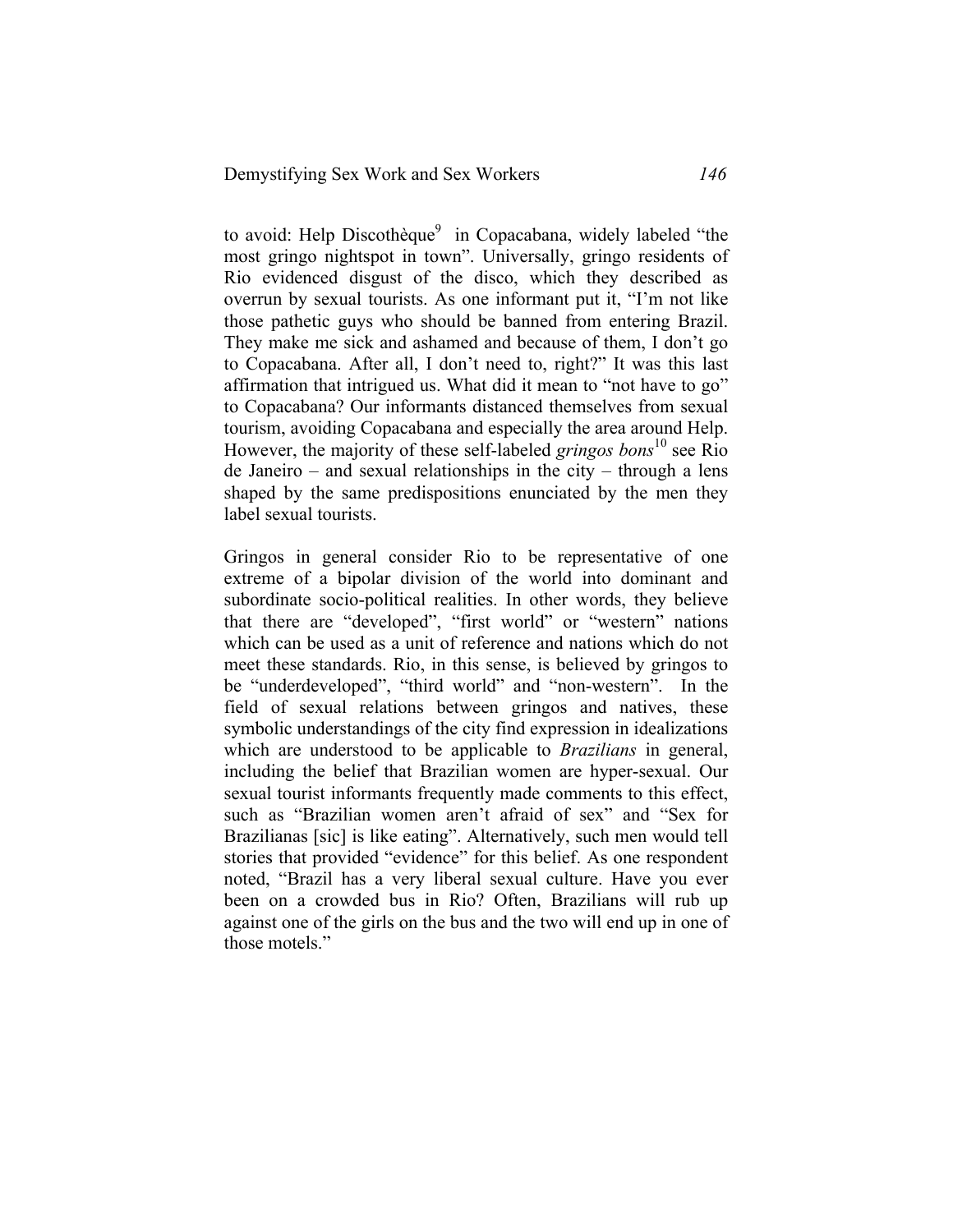These opinions are not different from those presented by the longterm gringo residents of the city who claim to be opposed to sexual tourism. The *gringos bons* also describe Brazilian sexuality as liberal and abundant, situating it in direct contrast to the sexual mores which they feel to be common in *the West,* where, as one respondent noted, "Women are ashamed of sex. Not Brazilian women. I think that the Brazilian mentality is like this: 'We have these bodies and we should take advantage of them'." This is compounded by the widespread belief among gringos that gender relations in Rio are typical of the past of their nations of origin*.* As one gringo resident puts it, "I like Rio because the people here are like they were back home in my grandparents' days. Here, people think of family and friends first. Money's far down their list. This is one of the reasons I ended up marrying a Brazilian: they know the value of family."

For men like this one, Brazilian women are faced with an inherent dilemma due to the economic difficulties faced by many residents of their city. As one self-described sexual tourist noted:

> Brazilian women want American men because we can give them more status and a much better life. There are so many hookers in Brazil because, quite frankly, the country is a disaster. Corrupt politicians steal everything, there aren't any jobs and everyone's poor.... people are dying of hunger... So most hookers do what they do because it's do that or die. They are normal women who turn tricks because Brazil is a shitty country.

Both *good* and *bad* gringos share another opinion, one which explains the "need to go" to Copacabana. Though both groups consider Brazilian women to be highly sexual, both also declare that it's difficult for an itinerant foreigner to engage in sex with a *normal woman*<sup>11</sup> unless he speaks Portuguese or has Brazilian friends. In the words of one of our informants, "If you don't speak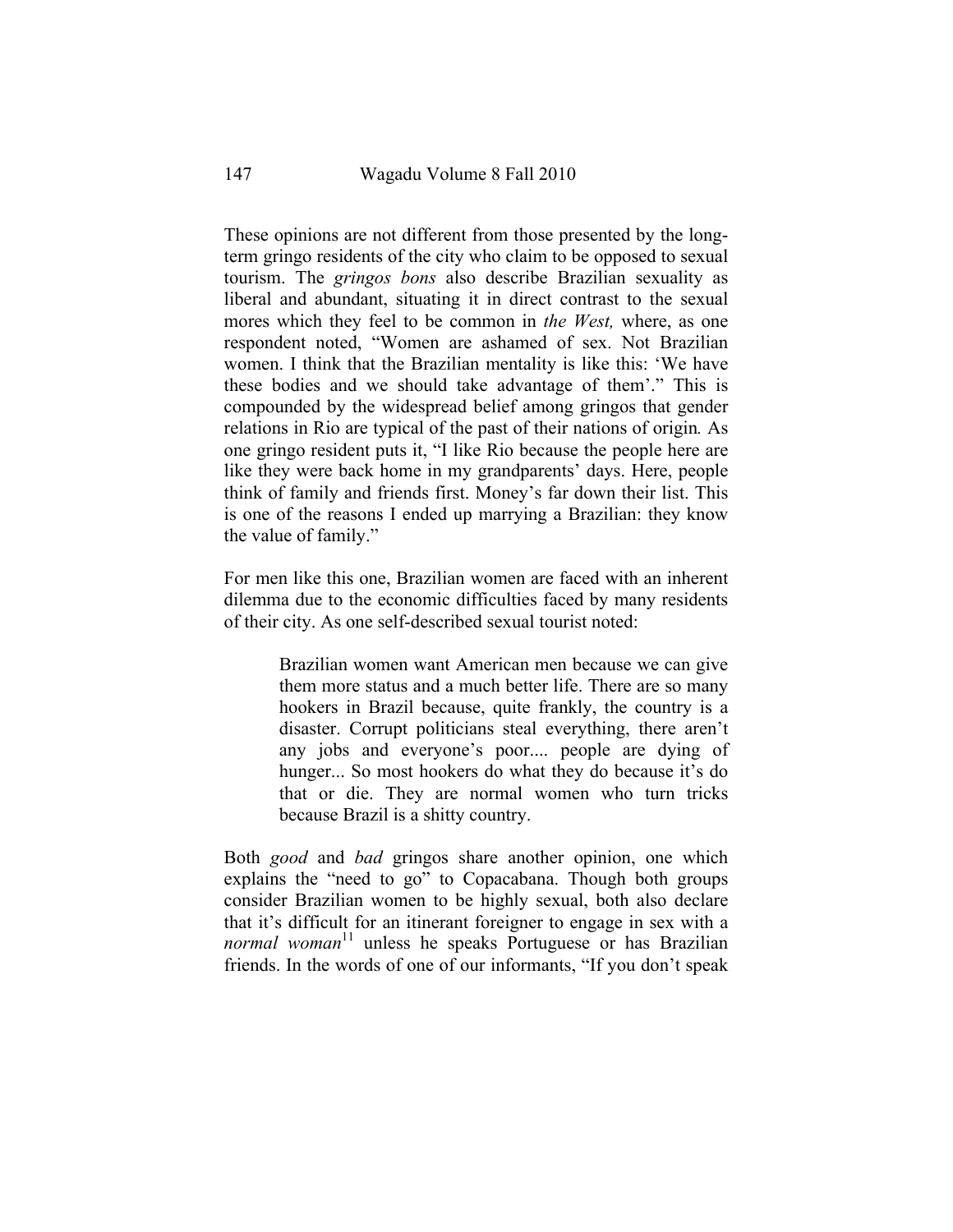Portuguese or live in the city… the most you're gonna get is some *garota de programa. <sup>12</sup>*"

The possibility of sexual relationships with Brazilian women, understood to be a "different sort" of woman from those in gringos' countries of origins, is one of the explanations proffered by foreign men to explain their presence in Brazil. However, access to *normal* (non-prostitute) women is understood to be dependent upon insertion in native social networks. This, in turn, is situated as being dependent upon the ability to speak Portuguese and the amount of time spent in the city. Speaking Portuguese and being inserted in native social networks, a gringo will have access to a "normative", or non-commercially based sexual life. Not speaking Portuguese and not being inserted in said networks means that he'll have to go to Copacabana and, most likely, to Help.

## $\text{Heln}^{13}$

Help Discotheque is situated in the beach-side neighborhood of Copacabana, a *moral region* typified by the presence of tourists and prostitutes  $(Gaspar, 1984)^{14}$ . It is part of a series of venues which include a sidewalk bar and, at the time our research began (2002), two restaurants. Help is frequented by two main groups of people: itinerant foreigners, generally from Western Europe and North America<sup>15</sup>, and Brazilian prostitutes<sup>16</sup>. Among the men, the disco is famous as a place where a foreigner can meet a prostitute without being exposed to violence or police corruption. Among the women, Help is valued as a safe, clean place to find well-paying tricks without having to give money to a pimp. For these reasons, the club has maintained its position for close to two decades. No overt sexual activities occur in Help, nor does the house take a cut of the women's earnings. It is simply a place where prostitutes – or *girls<sup>17</sup>* - meet clients.

The majority of the men at Help are between 20 and 40 years old, though average age increases during the off-season (April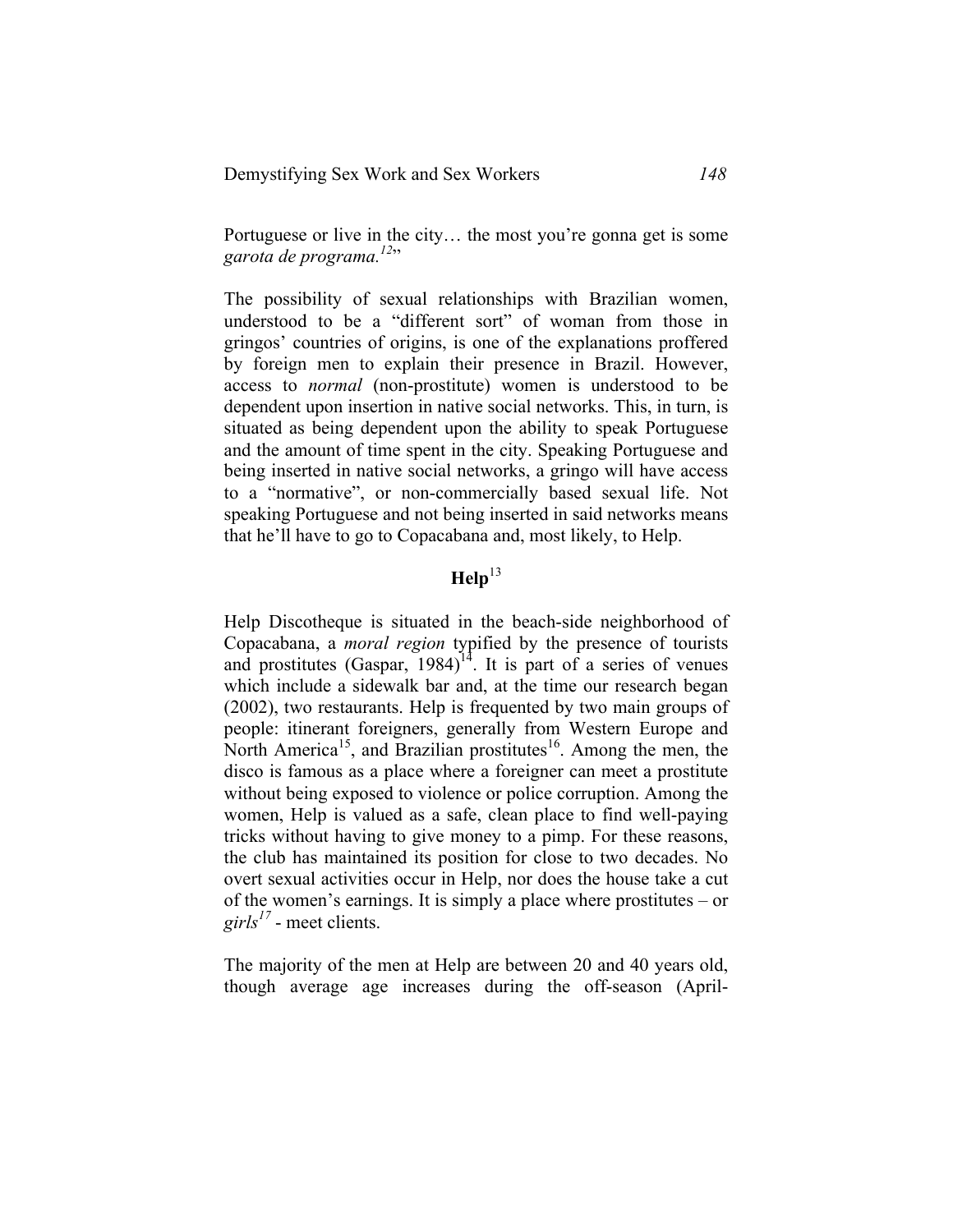November). They generally seem to be middle-class in dress, behavior and values. Approximately 10% of the men would be classified as black following U.S. norms and this percentage has increased in recent years. It is difficult to assess which countries most gringos come from, but the main foreign language spoken is English, with Italian and Spanish in second and third place. Advisory notices on the house's doors are in those languages and in German.

Most of the women in Help are Brazilian with varying degrees of brown skin, though there are always large minorities classified as *white* and *black*. Age varies between 18 and 45, with a probable average of around 25. The house normally asks for the IDs of young-looking women and will occasionally card everyone. Floor security also asks for the IDs of women who look as if they might be minors even when these women have already entered the disco. This makes Help exceptional among the city's nightspots, which hardly ever card and we have never seen obvious minors inside the disco. Most of the foreigners who end up at Help come not because they consider themselves sexual tourists, but because sex is almost universally understood among tourists as a necessary component of a successful trip to Rio (Ribeiro, 2001). In the words of one of our informants: "I never went with a whore at home, but here... Hell, I'm in Rio! How can I let an opportunity like this pass me by?" Another informant was even more explicit:

> A friend of mine was down here last year and he came back talking about how he'd screwed his way around Rio… He told us all that all you had to do was snap your fingers and the women came running. Said it was like living a porno flick. So I came back down with him and here I am. Except the bastard left one thing out: he didn't tell me all those women were whores…! I ended up going out to Paraty and Cabo Frio for three weeks. Couldn't pull anything there.... Tomorrow I'm back to England so here I am [at Help]! After all, how can I go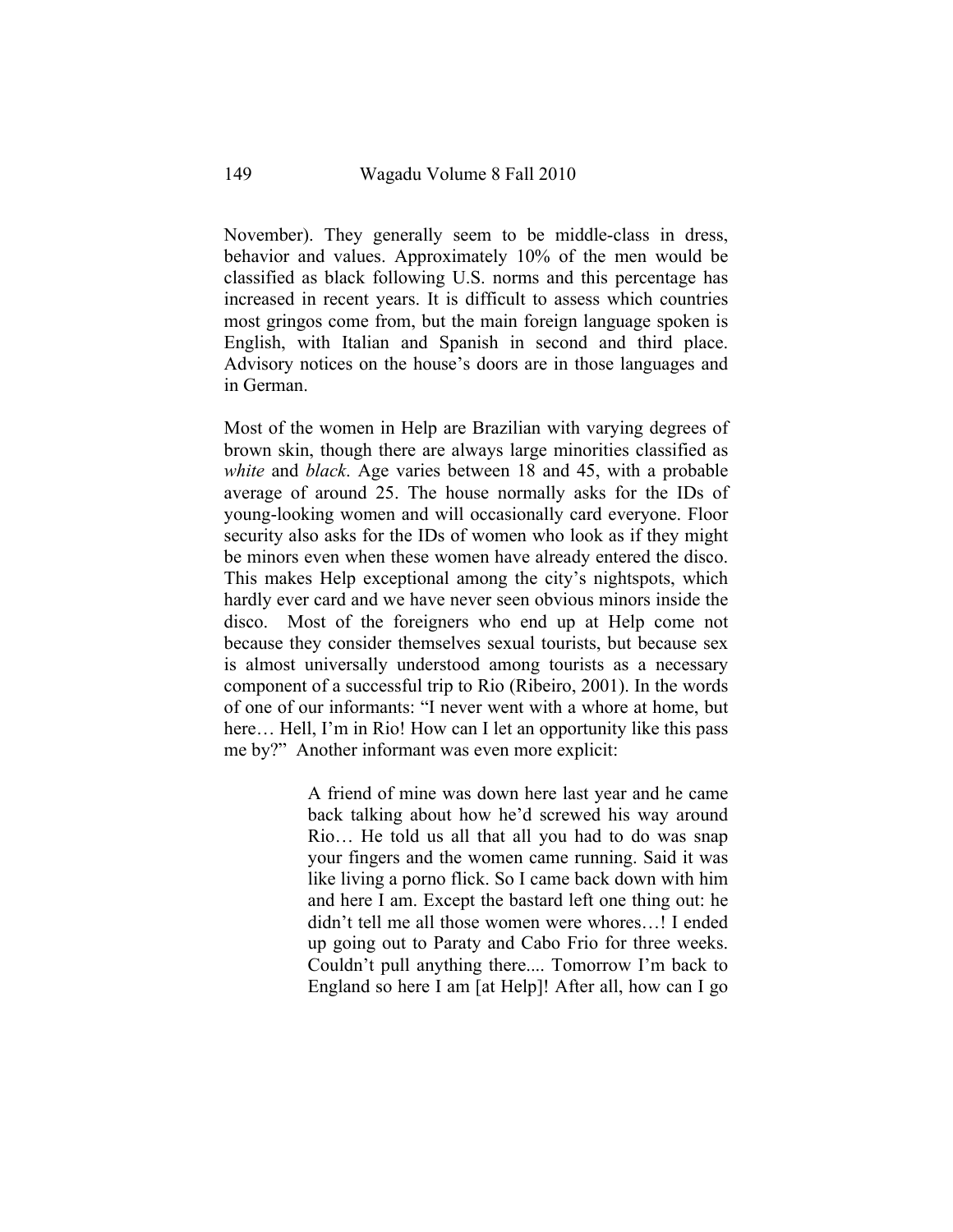back to the office and say I went to Brazil but didn't fuck anyone?

Many such men frequent Help, accidental sexual tourists who attribute their presence in the disco to circumstance and do not consider involvement with prostitution to be a main goal of their voyage. A second type of man one finds at Help is a member of a smaller group. These are the *mongers*,<sup>18</sup> self-identified sexual tourists who seek out adventures (sexual and otherwise) across the globe. Physically, these men are no different from the others found in the disco. Morally, they are even more opposed to violations of Brazilian laws regulating sex, not because they worry more about the social consequences of their acts, but because they are conscious of the fact that violations leave them exposed to harassment and violence<sup>19</sup>.

The *mongers'* attitude is well-expressed by another nickname which they apply to themselves: *hobbyist*. In fact, their behavior is similar in many aspects to that of male fans of football, automobiles, or "pen-and-paper" role-playing games like *Dungeons & Dragons* – to pick three hobbies dominated by males. *Mongers* are cautious about whom they discuss their activities with, however, and prestige acquired in *mongering* is generally only recognized by the small and closed society of the *hobby* and not by men in general. Such men normalize their behavior with statements such as, "You always pay for sex if you are a man. When I pay a prostitute, I'm at least dealing with an honest woman." To better understand this situation, however, and to present a third kind of man found at Help, we must take a detour through the women's bathroom.

#### **Backstage at Help**

The women's bathroom is important for understanding the dramas at Help.<sup>20</sup> Cinema and literature have explored the bathroom as a space for negotiations between women. The manner in which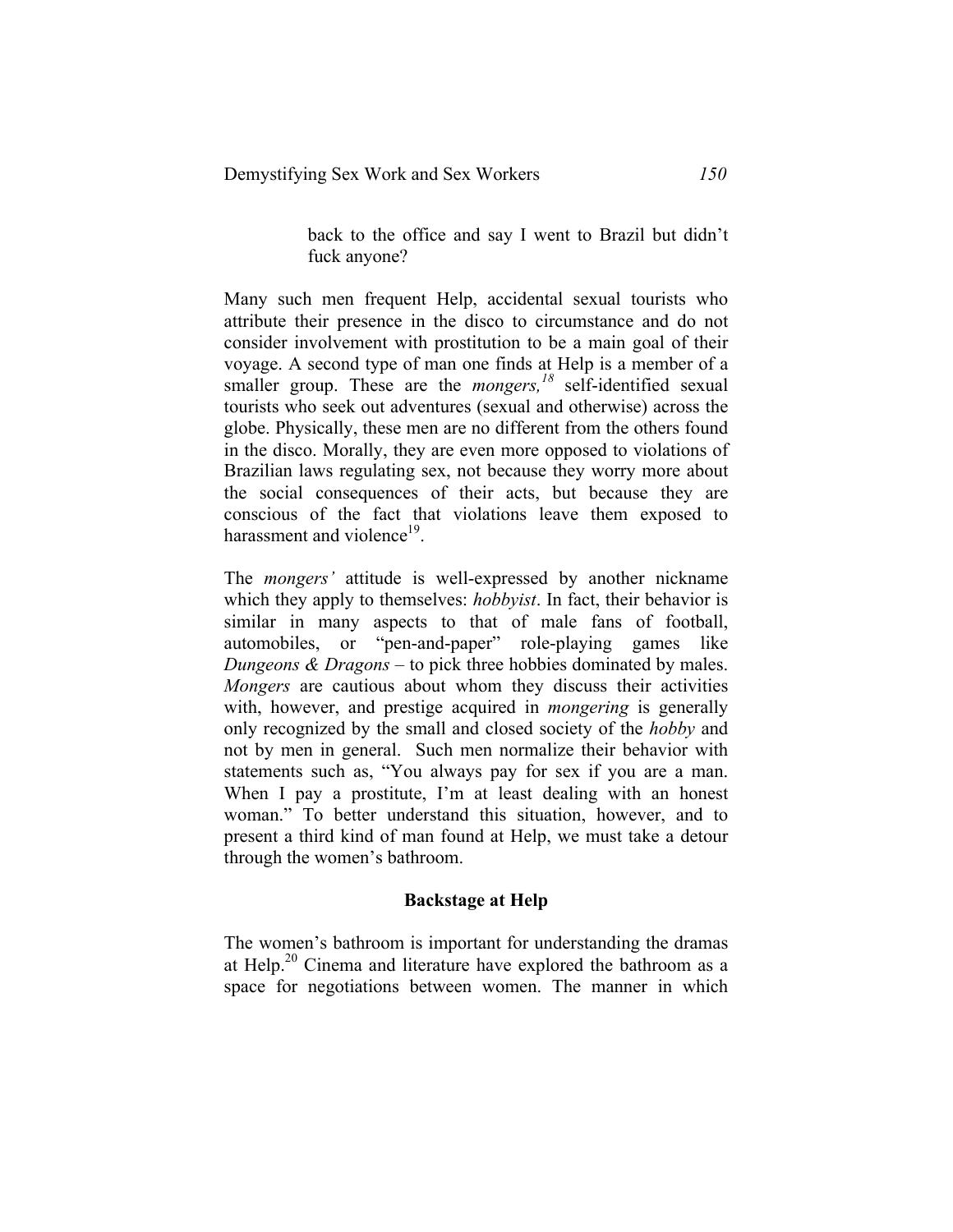women typically go to the bathroom – together – and the fact that they spend significant amounts of time there raises male curiosity as to what really happens in this women-only space. The bathroom is imagined as a space in which women can freely speak and plan, away from male eyes and ears. Within this context, one can conceive of the women's bathroom at Help as a strategic spot from which to observe prostitutes while they are "off-stage". The bathroom can thus be seen as a dressing room, "a closed space in a theater where actors prepare themselves" (Brandão, 1991, 98). It is a place for rehearsals and the revelation of secrets kept from the audience (foreign male clients).

One important characteristic of the women's bathroom is that a corps of assistants circulates within it. These are women who are employed by the house to maintain the space, but who earn extra money working as beauticians. To the rear of the room, one employee rents make-up and helps to apply it, choosing tones which combine with a given women's color and clothes. A second employee utilizes brushes, gels and blow dryers to concoct or repair hairstyles. A third sells clothes and accessories. All three women also sell condoms, hard candy, chewing gum and cigarettes. There is a market for these items within the club because no one can enter Help with a handbag, purse, or backpack, which is one of the houses' many precautions against drug-dealing or armed violence. Bags are held at the door and women are deprived of most make-up and accessories. The bathroom thus becomes a market for beauty products and services and, as is the case in any beauty salon, the women talk amongst themselves while they are being done up.

Discussion ranges from soap operas to which prices should be charged for sexual services. The women who frequent Help are mostly free agents and the bathroom is an important planning space, where a given evening's crowd of sex workers will decide what the going rate for various forms of sex should be, given the way the night seems to be shaping up. One topic repeatedly stands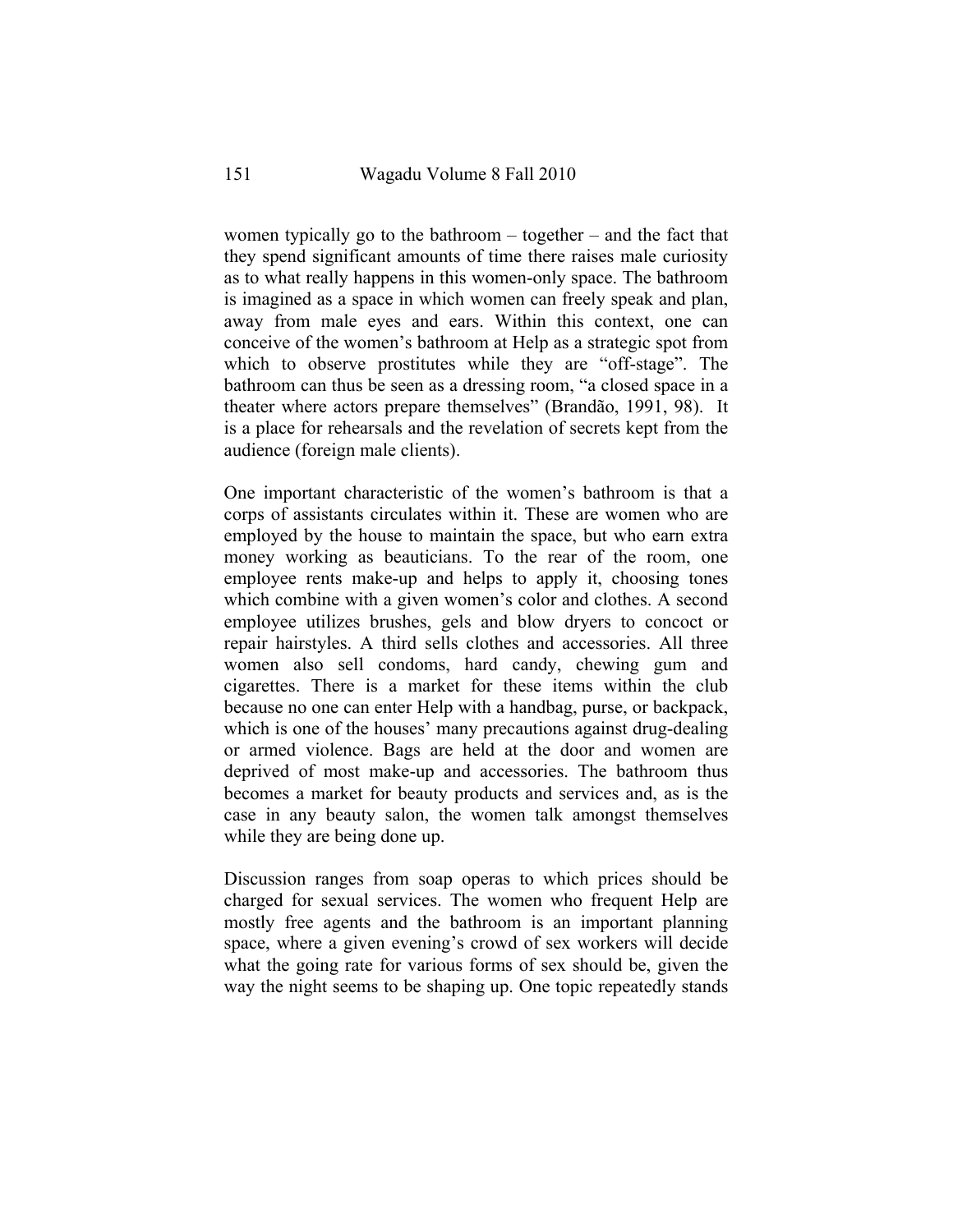out in bathroom conversations and this is descriptions of relationships with gringo *namorados* [boyfriends]. This almost always leads to a discussion of marriage. In one of her first incursions into the women's room, the female researcher stumbled upon a conversation in which a *garota* [girl] described how she had managed to *conseguiu um gringo* [catch a gringo]<sup>21</sup> and had gone to Europe to marry him. On a second occasion, the researcher observed a conversation between a *garota* and one of the bathroom employees. The *garota* asked the employee if her stomach was already showing. "No!" replied the attendant, "You don't even look pregnant."

At this point, the researcher approached the *garota*: "Wow! You're pregnant?" "Yes," said the *girl*. "It took me six months to get that American, but I finally caught him. Now I'm waiting for him to come back from the U.S. so that we can go there together.""Does he know it's his child?" asked the researcher. "Will he take responsibility for it?" "Of course!" responded the *girl*. "He's not foolish enough to try to wriggle his way out of this one. I'm taking very good care of my little American here [strokes belly] and I'm headed to the U.S. to marry his father."<sup>22</sup> The bathroom employee then broke in with a warning: "You'd better take care of him, because you've had an unbelievable stroke of luck." The *garota* then left the bathroom, smiling radiantly.

These stories demonstrate that marriage for migration is a common strategy among women who frequent Help and it is not understood by them as "playing upon women's vulnerabilities", as hegemonic notions of trafficking of women suppose. The *garotas* of Help are in general aware of the steps and risks that they are taking. Marriage to a client is seen as a viable strategy because of the personal, financial and work opportunities which it may open up. Our questions as to what these women planned to do if the relationship didn't work out met with the following response: *"*Either I'll come back here, or I'll work in Europe, where girls make more".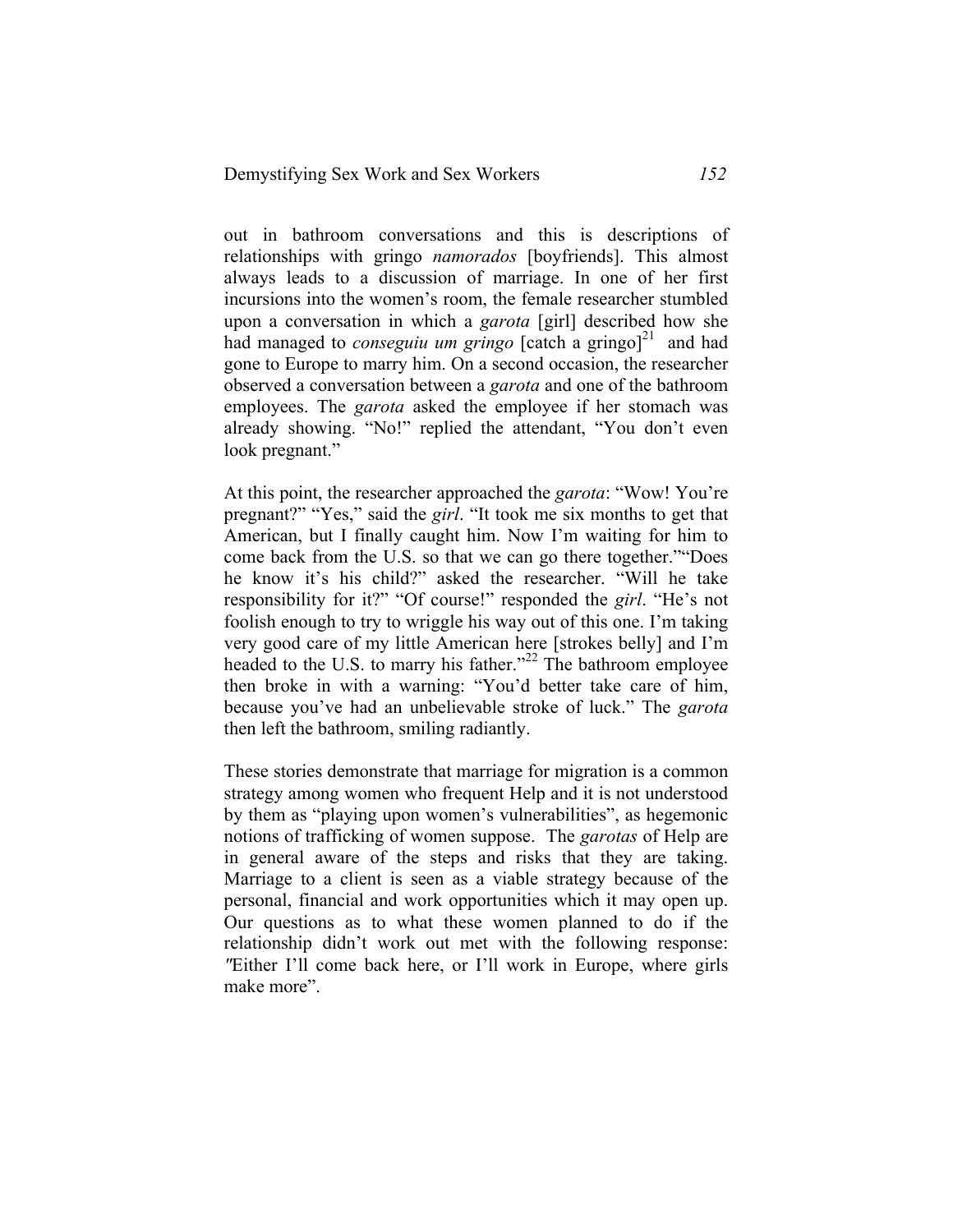In a world where access to international travel is ever more restricted – especially for poor female Brazilians – foreign men thus appear as means of opening up routes to Europe and the U.S. where, in the experience of many of these women or their friends, better economic opportunities exist. In this scenario, whether or not a marriage or relationship "works out" is of secondary importance to the relationship's ability to open doors for migration. Furthermore, all of our female informants affirm that they work for themselves and not for pimps. According to several women, "you only need a pimp if you want to go overseas…. unless [you] can arrange an invitation from some gringo." Marriage, or even a simple offer of marriage, eliminates commercial middlemen. Such strategic relationships are cultivated by many of the women on Copacabana precisely because they eliminate the need to pay third parties or engage in illegal immigration.

As the discussions above make clear, the position of the *garotas* cannot be reduced to that of defenseless victims or passive objects, "trafficked" between subordinate and dominant socio-political universes. Comparing the women's bathroom to a dressing room allows us to call attention to how actions are produced and interpreted in the club. Successful negotiation of the possibilities opened up by the disco can mean international and upwards social mobility for the woman in question. However, it's also notable that for every story we've collected of women who have *conseguiram um gringo* through sex work, we've collected a similar story of failed migratory projects. We are thus forced to conclude that while many carioca sex workers do indeed transform the relationships forged on Help's dance floor into foreign travel, relatively few of these journeys result in long-term migration. Furthermore, it is significant that the pregnant woman in Help's bathroom was waiting for the father of her child to come back from the United States. If he were to never come back, her ability to force him to fulfill his promises and his responsibilities to his child would be extremely limited. To a certain degree, this situation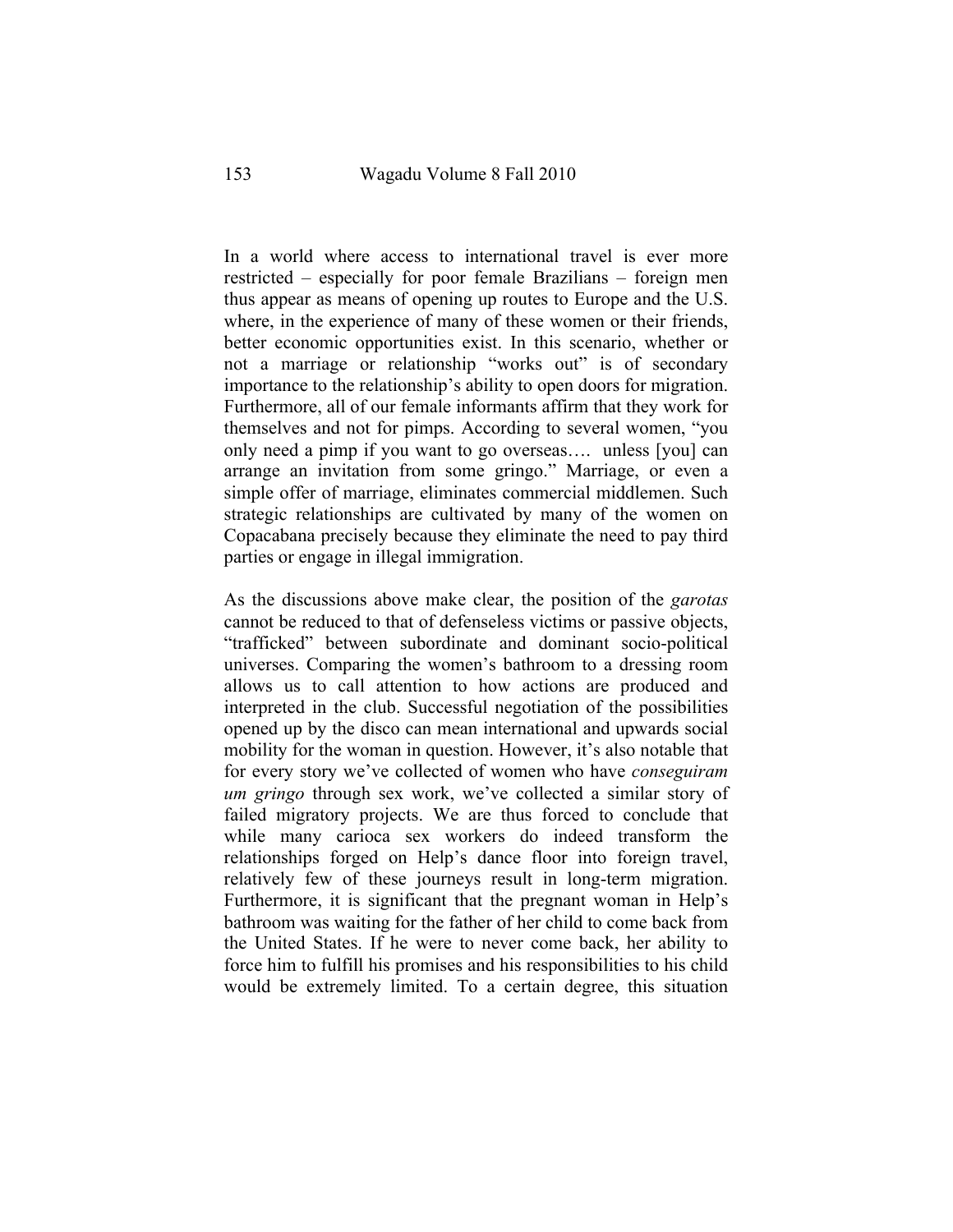resembles that described by Denise Brennan among bar sex workers in the Dominican Republic, where even a "successful" negotiation of the possibilities for international migration opened up by sex work do not necessarily result in long-term residency overseas (Brennan, 2004).

It is important to point out in this context, however, that most of our informants are not engaging in sex work in order to migrate, but see migration as an effective supplement for sex work. Few of them see permanent or long-term residency overseas as the only way to reach their goals in life. As one informant, recently returned from failed attempt to marry a client in London put it:

> I didn't even get into England because they stopped me at the airport, but I had a great time. They kept me in this really nice place. We had a gym and movies, nice beds… it was practically a hotel. The only problems were that there was no booze and we couldn't leave. I managed to stretch the stay out to five weeks because I asked for asylum. I told them that I lived in a *favela* [informal housing settlement] and that the local drug gang wanted to kill me [laughs]. It was an excellent vacation!

Following her "vacation" in the British immigration lock-up, this informant then moved on to Portugal where she spent most of the Christmas season with another client before returning to Rio for the high-point of the sex work calendar, Carnival. Such stories are at least as common along the Copacabana strip as said tales of failed relationships with foreign boyfriends and lead us to conclude that international mobility is perhaps as much or more desired by Copacabana sex workers than simple emigration.

#### **Love Tourists**

We can now present the third type of foreign male who frequents Help, the *love tourist.* Consensus among *mongers* is that the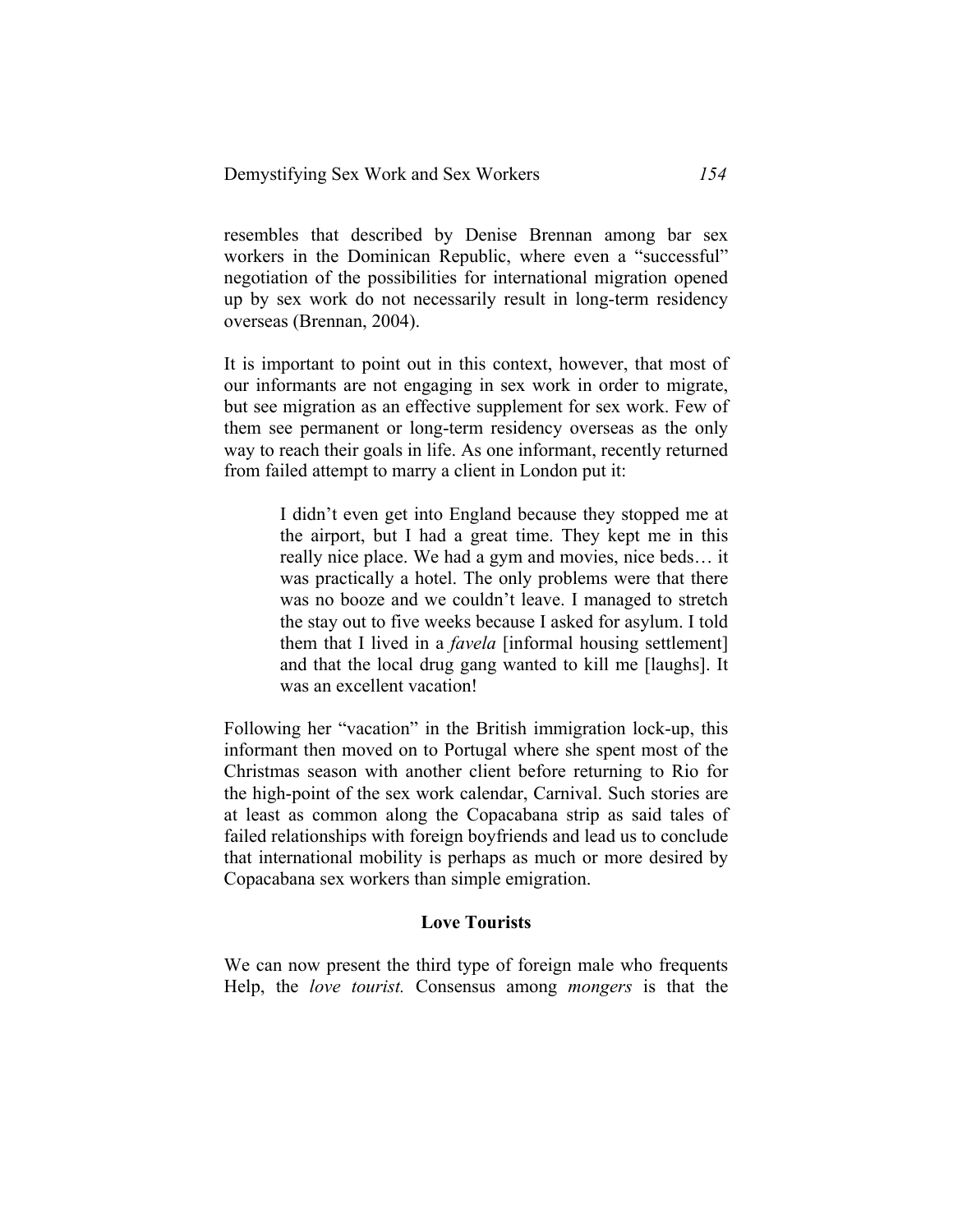women frequenting Help, with the exception of the house's employees, are prostitutes. However, a minority opinion insists that many *normal women* go to the disco in search of boyfriends. We first encountered this view in an internet discussion where an Englishman (who classified himself as a *love tourist*) claimed to have met his fiancé at Help, describing her as a virgin. This statement caused reactions ranging from skepticism to hilarity among the majority of the participants in the discussion, one of whom quipped that the Englishman must have met the avatar of Our Lady of Copacabana, this being the only possible way a virgin could have been found at Help.

We originally qualified this case as a joke, but further research showed that the disco was indeed a matrimonial market and interactions with the man in question convinced us of his sincerity. Several other informants, in fact, related stories that were similar to that of "Our Lady of Help" and two of our female informants even offered herbal recipes to simulate virginity. Finally, we interviewed a *girl* whose reactions to us as a "typical Copacabana couple" shed light on the question. Kika is a 35 year-old Brazilian prostitute of mixed Japanese and Native American ancestry who claims to have gone to Germany "in order to marry the love of my life". Unfortunately, the relationship did not work out and she returned to Brazil. When we asked if many *girls* ended up married to gringos, Kika responded "No, these little whores lie… It's possible, but very difficult. It has to be, like... well... like you guys [pointing to the researchers]". "Like us...?" we asked. "It has to be love at first sight, just like you guys."

Kika then turned towards the female researcher: "I mean, when you saw him, it was love at first sight, right? Didn't you look at him and know that he was the man for whom you'd waited?" The researcher responded with an ambiguous, "Well…" "Of course it was", Kika affirmed, cutting the researcher off. "It has to be like you guys. The girl can't make eyes at other men. She can't flirt with other guys, even as a joke. That's what these little whores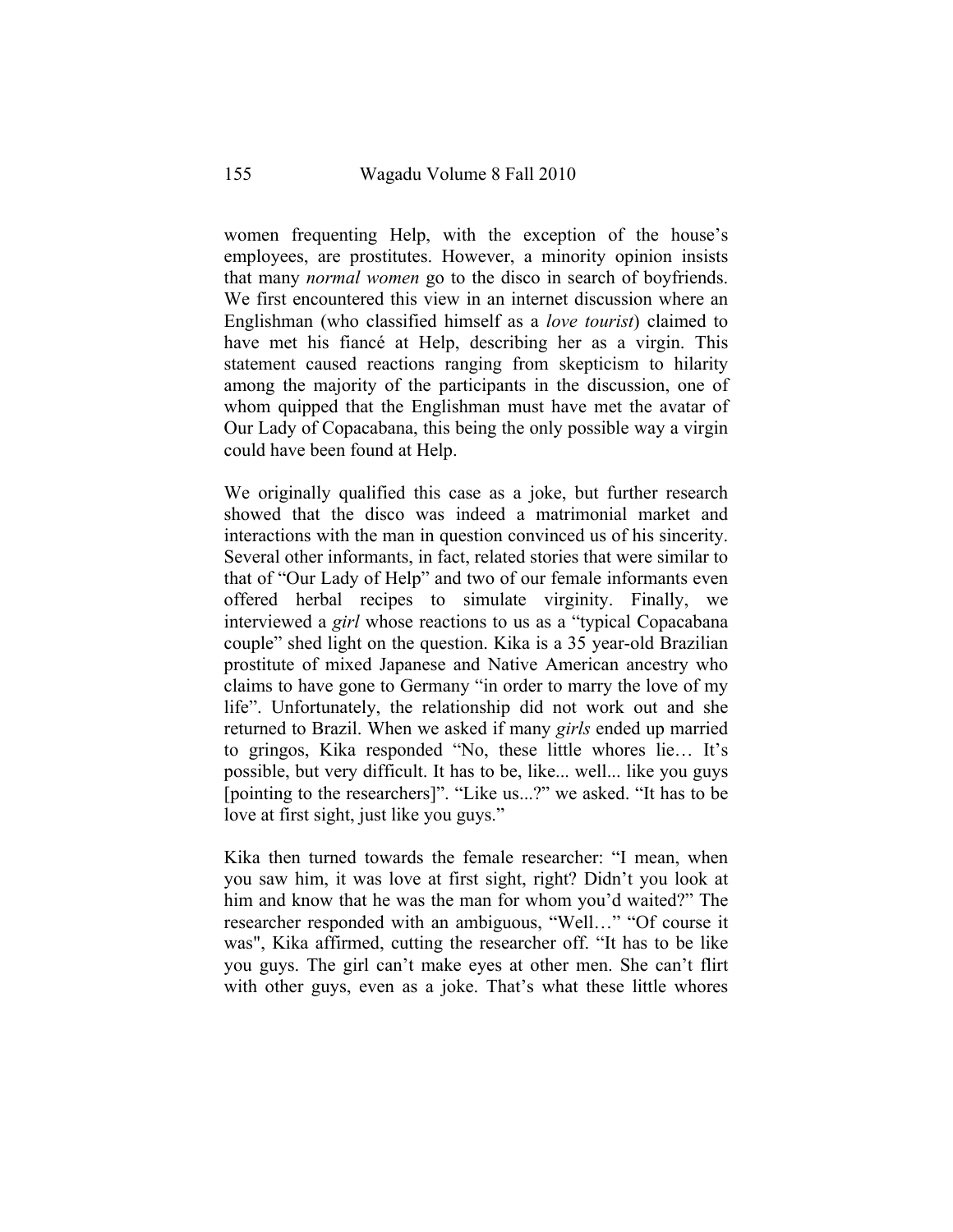don't get: if you're going to find the love of your life, then you can't mess around." Analyzing Kika's testimony, we perceived that she had given us the formula through which *girls* transform clients into boyfriends. It is impossible for us to say if the category "love of my life" is employed in a sincere way or not. All of our female informants who touched upon the topic claim that their loves were sincere but that those of "the other girls" were false. Several, however, also admitted to manipulating the appearance of love for personal gain.

It is important to remember that working as a prostitute does not mean one cannot love. Furthermore, even though romantic love is popularly understood to be a reciprocal and spiritual process which the lover cannot control, it is in fact something created by the active intervention of both partners. As Berger and Hansfield affirm, love is a powerful identity-forming relationship which structures our basic understandings of the world. In a loving relationship, two individuals join together in a creative act in which they are socially and psychologically redefined. A third party can accuse the lovers of insincerity, but given that love is lived as a private reality shared by two people, it is impossible, absent public and dramatic acts, for any third party to gage its sincerity (Berger & Hansfield, 1989, pp. 165-166).

It is impossible for us to say whether or not the gringos who are involved in these "two-party realities" believe in them. Many men have told us that they knew that their girlfriends *were* prostitutes before meeting them, but now that these women had *found a nice guy*, they had *given up the life* (quit selling sex). Other men blame Brazil for the fact that their wives *used to* sell sex, with a lack of economic opportunities for women in Brazil cited as the factor which forced otherwise *normal women* to prostitute themselves. However, as Gaspar points out, the modification of life history is a "ready resource" used by Copacabana *garotas* in order to reduce the stigma of prostitution: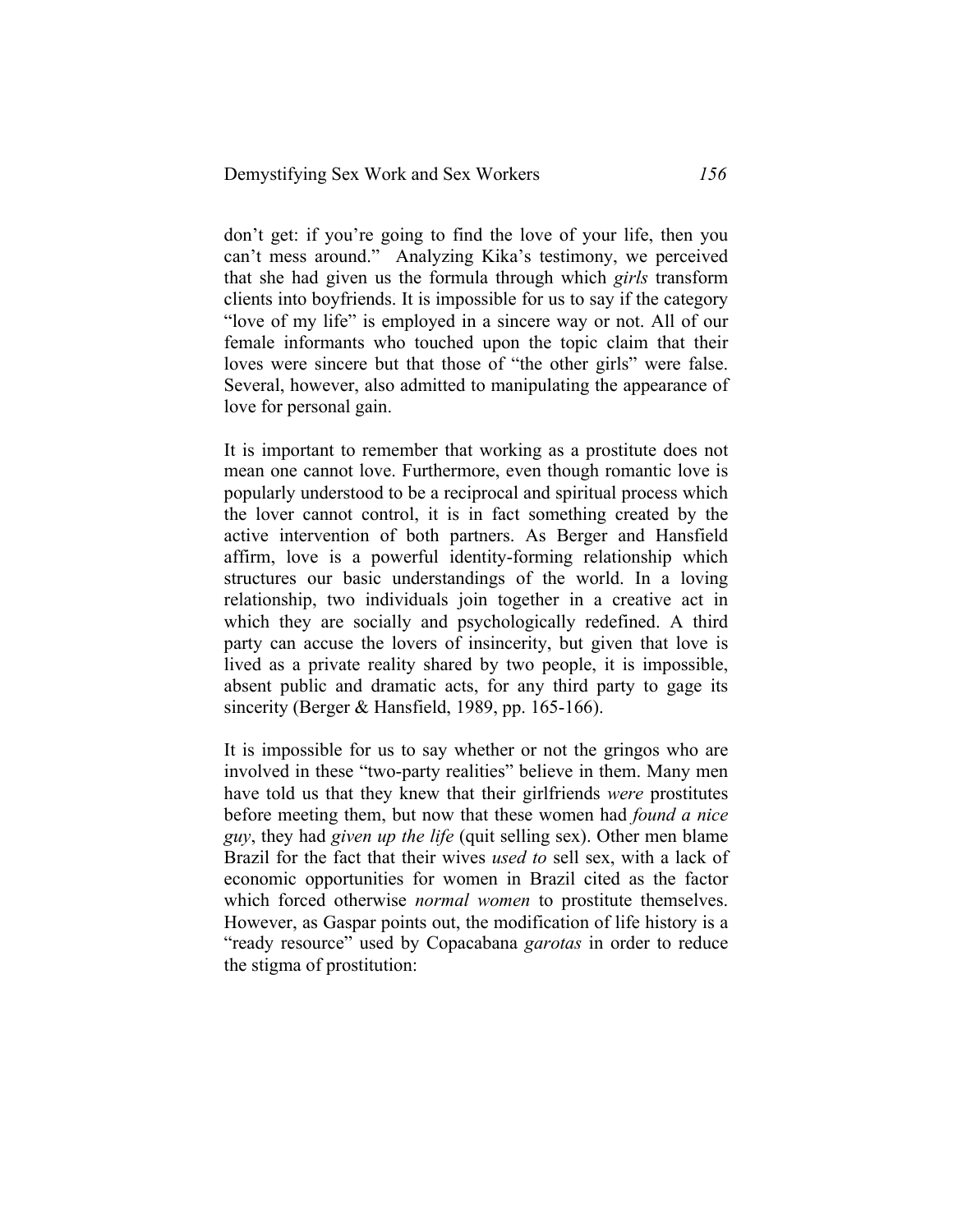[The woman presents herself as] a weak female who, through the force of circumstances, finds herself in this situation and in need of protection or economic aid. The role emphasizes women's inferior [socio-economic] position and a situation of extreme weakness which has obliged the woman in question to turn to prostitution, an activity which she otherwise repudiates… One [of Gaspars' informants], Luísa, is quite explicit about how this procedure works. According to this woman, the preferred mode of interaction with the client, especially when it comes time to ask for payment, involves "telling him a really sad story…" (Gaspar, 1984, pp. 93-94)

We are not suggesting here that prostitutes necessarily lie when they tell clients about their lives. What we are trying to show is how women's life stories become dramatic resources used as fundamental elements in interactions with clients. This explains the behavior which we have observed in the field. Brazil's economic situation becomes a dramatic resource which the *girls* use in order to formulate the "really sad stories" they tell to foreign clients. It is not surprising then that many of our male informants who are aware of their girlfriends' participation in the sex industry understand this in the light of the common gringo belief in Brazil as a *loser nation*, in which things are so bad that even *family girls* must prostitute themselves in order to survive. In this view of the world, the *love tourist* sees himself as a "white knight" swooping down to save a maiden in distress, perceiving a princess where everyone else can only see a prostitute.<sup>23</sup>

On the other hand, we cannot also assume that gringo declarations of love are sincere. As Julia O'Connell Davidson points out – and our research confirms – an increasingly popular mode of sexual tourism involves paying for the construction of the illusion of love (O'Connell Davidson, 1998). This is known as a *girlfriend experience<sup>24</sup>* by the *mongers* and it often results in contracting for sexual services for a more extended period of time. Such services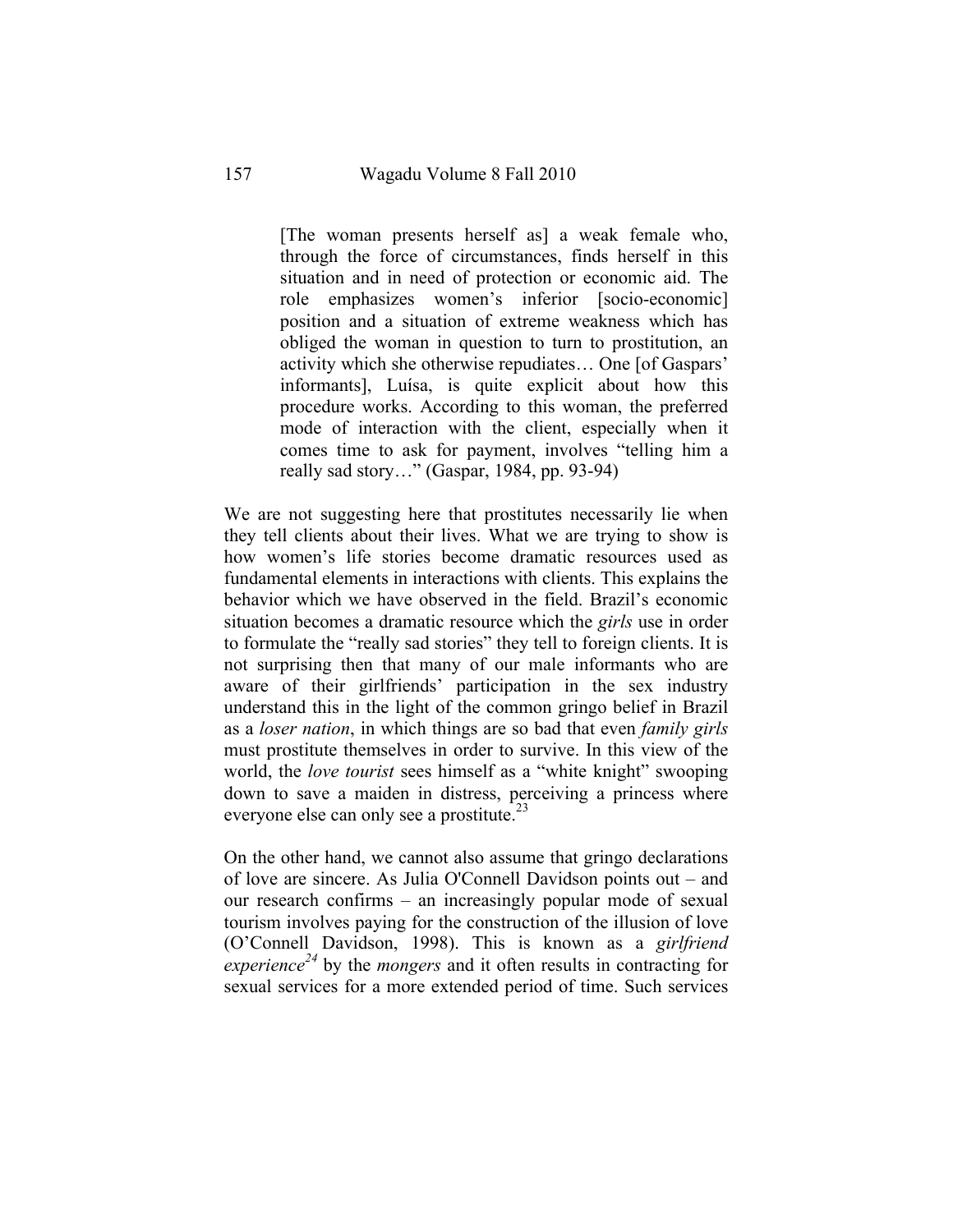may even involve travel overseas. The goal of the *girlfriend experience* is the construction of a normative sexual/affective experience in which a couple-like relationship is formed, only to be broken after a stipulated amount of time has passed.<sup>25</sup> Such relationships are often impossible to distinguish from so-called "normal" relationships and this is especially the case in a context in which one partner of a bi-national couple has significantly more economic and social capital than the other. All our informants, however, are in agreement on this point: "a girlfriend can make more money than a whore". This affirmation dismantles the notion which resides at the base of all of the definitions of *sexual tourism* which we presented above: that in the nexus formed by sex and tourism in Rio de Janeiro, there is somehow a definite line between behaviors which can be described as *commercial sex* and those which make up *normal* and *reciprocal* relationships.

#### **Conclusion**

Our research calls into question the hegemonic discourse regarding sexual tourism and its linkages to female migration. State agents and non-governmental organizations (NGOs) in Brazil seem to presume that female prostitutes, especially those who migrate overseas following contacts with gringo tourists, are being "fooled", "exploited", or "trafficked". Put simply, this discourse presumes that naïve girls are being "taken advantage of" by savvy foreigners who use superior wealth and mobility to transform Brazilian women into sex slaves. This discourse simplifies human stories, presenting these only at the moment in which a crime supposedly occurs (i.e. when a prostitute is aided in traveling overseas, something which is against the law in Brazil) and situating agents in distinct and complementary roles as *victims* and *victimizers* following a moralistic, nativist and ultimately sexist logic. It understands the category *sexual tourist* as homogeneous and self-explanatory and, in so doing, enshrines an accusation as a category of sociological analysis and public policy formation. However, as we've demonstrated above, there are many kinds of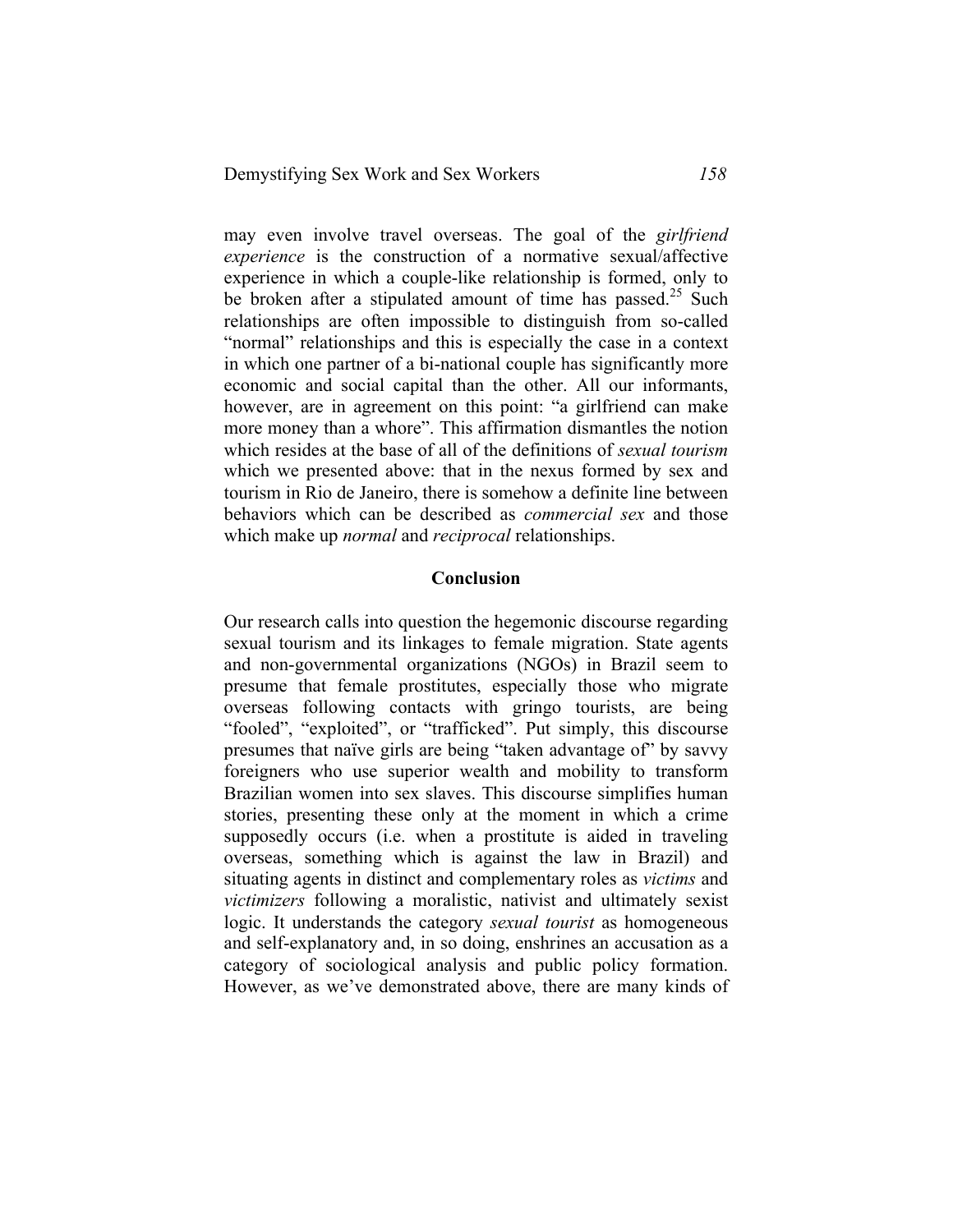sexually active foreigners in Rio de Janeiro. The term *sexual tourist* does not adequately describe these men, even in those cases where they seek out commercial sexual relations with native women, because the complex of values which orientate these men's actions is functionally indistinguishable from that which orientates supposedly *normal tourists* and *good gringos.* 

As we have seen above, the *girls* who frequent Help are active agents in the maintenance of a globalized view of Brazil as a fertile field for the realization of sexual fantasy. Far from being simple *victims,* these women maintain a notable degree of control over their actions and representations, constructing trajectories of socioeconomic ascension through their interactions with foreigners. These women's acts are not simply attributable to "colonialist brainwashing" or "low self-esteem"<sup>26</sup> as they frequently result in socio-economic changes which the women themselves understand as positive. They are thus better viewed as rational, if risky, strategies and not as ideological manifestations of false consciousness.

As our informants report, and as the work of researchers such as Renata Melo Rosa (1999), confirm, love generates international movements of Brazilian women. Prostitutes also love and travel internationally in function of their relationships, but Article 231 of the Brazilian Penal Code defines the crime of *trafficking in women*  as aiding the movement of any prostitute who crosses an international border (Leal & Leal, 2002, 176). This definition decisively ignores the *habitus*<sup>27</sup> of prostitution in places such as Copacabana, where *love* and commercialized sex are often two faces of the same coin. *Love* may last eternally or only for one night. It may be genuine or insincere. Whatever the case may be, there is no objective way to distinguish one sort of love from another and, given this, it seems unlikely that current Brazilian legislation against *trafficking of women* will be able to actually produce justice as long as it continues to define the international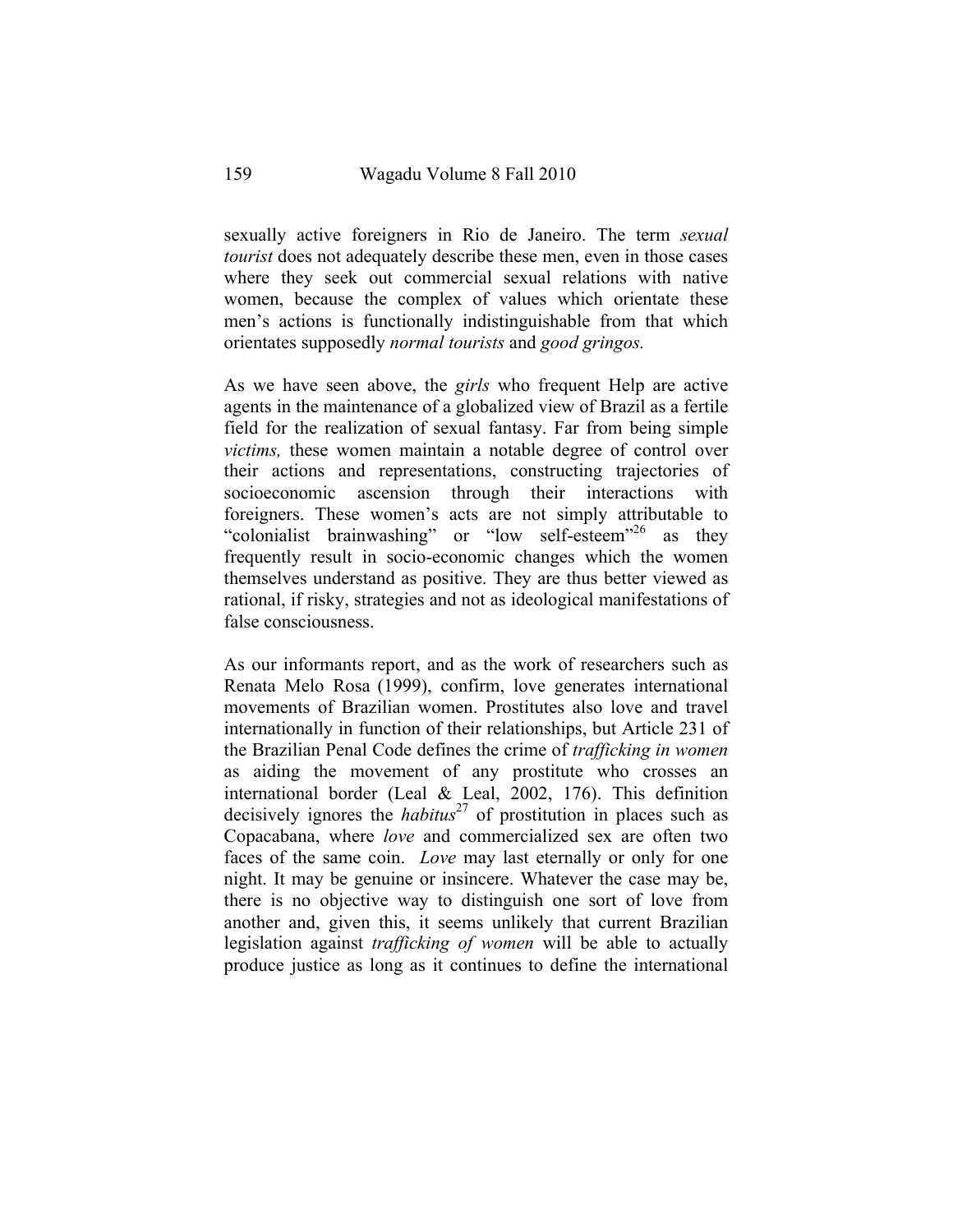movement of prostitutes as a necessary and sufficient component of the crime.

In his classic work, *The Elementary Structures of Kinship*, Lévi-Strauss observes that while many men consider women to be status symbols, this does not negate women's existence as symbol creators and manipulators in their own right. The play of passions which we have observed at Help Discotheque is founded upon structural inequalities – between the sexes, between Brazil and the central nations of the West, between a Brazilian femininity conceived in terms of sexy *mulattas<sup>28</sup>* and a foreign masculinity conceived of as rich and white. However, none of these inequalities, alone or together, can completely explain the behaviors which we have observed without taking into consideration the subjectivities involved and the totality of options which the actors and actresses on the Help dance floor attempt to manipulate. In this play, prostitutes transform themselves into girlfriends or wives; sexual tourists become husbands; commercial sexual relationships turn into reciprocal love. The shifting, complex and bilateral nature of the diverse relationships which we have observed at Help shows the need to abandon the category of *sexual tourist* as a sociological construct which can be comprehended through the use of bi-polar categorizations which split tourists into "good gringos" and "bad".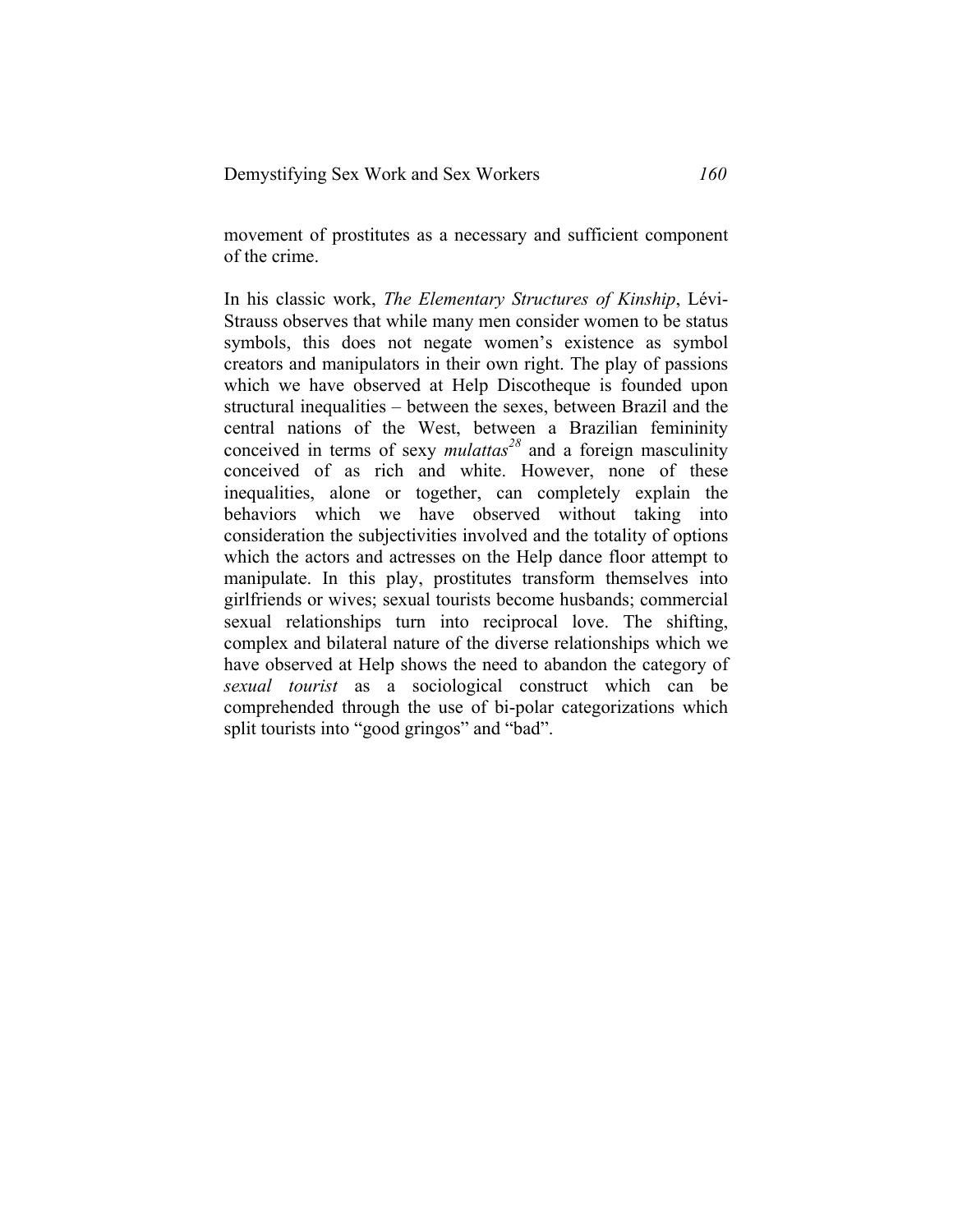## **REFERENCES**

- Augustín, L.M. (2007). *Sex at the margins: Migration, labor markets and the rescue industry*. London: Zed Books.
- Berger, P. (1988). *Perspectivas sociológicas*. Petrópolis: Vozes.
- Berger, P. & Hansfield, K. (1989). Marriage and the construction of reality. In J. Henslin (Ed.), *Marriage and family in a changing society* (pp. 165- 66). New York: The Free Press.
- Bernstein, E. (2007). *Temporarily yours: Intimacy, authenticity and the commerce of sex.* Chicago: University of Chicago Press.
- Blanchette, T. (2010). Mulheres vulneráveis e meninas más: Uma análise antropológica de narrativas hegemônicas sobre o tráfico das pessoas no Brasil. In *Deslocamentos e reconstruções da experiência migrante* .Rio de Janeiro: Garamond.
	- (2002). Gringos. *Bad Subjects, 20*. Retrieved from
	- http://bad.eserver.org/issues/2002/60/blanchette.html?
- Bourdieu, P. (1998). *Outline of a theory of practice*. Cambridge: Cambridge University Press.
- Brandão, J. S. (1991). *Mitologia grega*. Petrópolis: Vozes.
- Fanon, F. (1995 [1967]). *Black skin, white masks*. New York: Grove Press.
- Foucault, F. (1972). *The archaeology of knowledge*. London: Routledge.
- Gaspar, M. D. (1984). *Garotas de programa: Prostituição em Copacabana e identidade social*. Rio de Janeiro: Jorge Zahar.
- Giacomi, S. M. (1995). Quando a mulata que não está na mapa ganha o mundo. In *Tráfico de Mulheres é Crime!* (pp. 32-36) Rio de Janeiro: CEAP.
- Kempadoo, K, ed. (2005). *Trafficking and prostitution reconsidered: New perspectives on migration, sex work, and human rights.* Boulder, CO.: Paradigm Publishers.
- Leal, M.L. and Leal M.F. (2002). *Study on trafficking of women, children and adolescents for commercial sexual exploitation in Brazil.* Brasília: CECRIA.
- Mamdani, M. (1996). Introduction: Thinking through Africa's impasse. In *Citizen and subject: Contemporary Africa and the legacy of late colonialism* (Pp. 3-34). Princeton, NJ: Princeton University Press.
- Mills, Sara. (2003). *Michel Foucault.* London: Routledge.
- Moutinho, L. (2004). Razão, cor e desejo. Sao Paulo: UNESP.
- O'Connell Davidson, J. (1998). *Prostitution, power and freedom*. Ann Arbor: University of Michigan Press.
- Park E. and Burgress E. (1925). *The city*. Chicago: University of Chicago Press.
- Piscitelli, A. (2001). Gringos nos trópicos: Gênero e nacionalidade no marco de turismo sexual em Forteleza. In M. G. Castro, (Ed.). *Migrações internacionais, contribuições para políticas, v. 1* (pp. 589-613)*. Brasília: Comissão Nacional de População e Desenvolvimento*.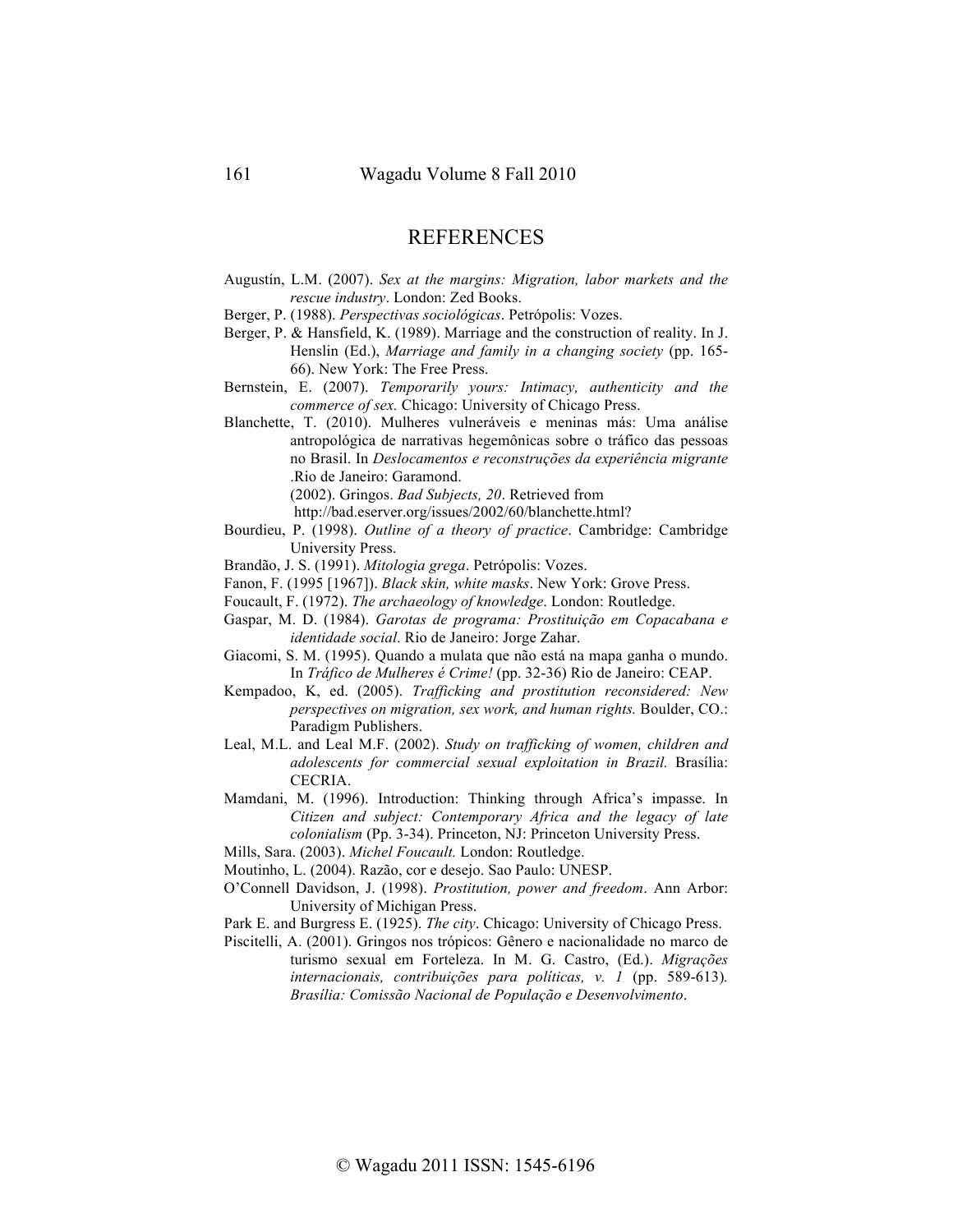(2004). On gringos and natives: gender and sexuality in the context of international sex tourism in Fortaleza, Brazil. IN: *Vibrant*: Virtual Brazilian Anthropology, 1 (1): 87-114. Retrieved from http://www.vibrant.org.br/portugues/artigos2004.htm

- Ribeiro, M. A. C. (2001). Prostituição feminina e turismo na cidade do Rio de Janeiro. In Santo Ângelo (Ed.), *Turismo e Cultura, a história e os atrativos regionais*. URIAUM/FAPERGS.
- Rosa, R. M. (1999). *Vivendo um conto de fadas: Ensaio sobre cor e "fantasia" entre mulheres cariocas e homens estrangeiros.* Master's thesis, Instituto de Filosofia e Ciências Sociais, Universidade Federal do Rio de Janeiro
- Simmel, G. (1950). The stranger. In *The sociology of Georg Simmel* (Pp. 402- 408)*.* New York: Free Press.
- Viera de Carvalho, R. J. (2005). O turismo sexual: uma realidade brasileira em pauta. Retreived from http://www.estudosturisticos.com.br/
- Woods, J. & Hunter, K. (2008). *Don't blame it on Rio: The real deal behind why men go to Brazil for sex.* New York: Grand Central Publishing.

<sup>&</sup>lt;sup>1</sup> Ana Paula da Silva and Thaddeus Blanchette are professors of anthropology in Brazil (he at the Federal University of Rio de Janeiro and she at the University of São Paulo). They have been active supporters of and researchers for sex

workers rights organizations in Rio de Janeiro since 2003.<br><sup>2</sup> "Discourses" is used here in the Foucauldian sense. According to Foucault analyst Sara Mills, A discourse is a regulated set of statements which combine with others in predictable ways and which structure the way we perceive reality. Through the use of power, discourse actually becomes constitutive of reality (Mills, 2003: chapter 3; Foucault, 1972). In terms of sexual tourism, the discourses produced by the Brazilian state have situated *sexual tourism* as synonymous with *abuse of children* and *trafficking of women,* though there is little empirical proof to back this association up and, as we shall see, much which questions it.

 $3$  Throughout this text, emic terminology used by our informants is indicated in *italics*. In the English-speaking world, people who go to foreign lands to engage in commercial are known as "sex tourists" whereas in the Portuguese-speaking world they are "sexual tourists". In the present article, we have retained the Portuguese term because we feel it better expresses the ambiguous nature of much sex during tourism. Very few people who are labeled as "sex/sexual tourists" by the media travel solely and specifically for sex. Rather, sex is an ongoing option for them, something which they actively seek out and often in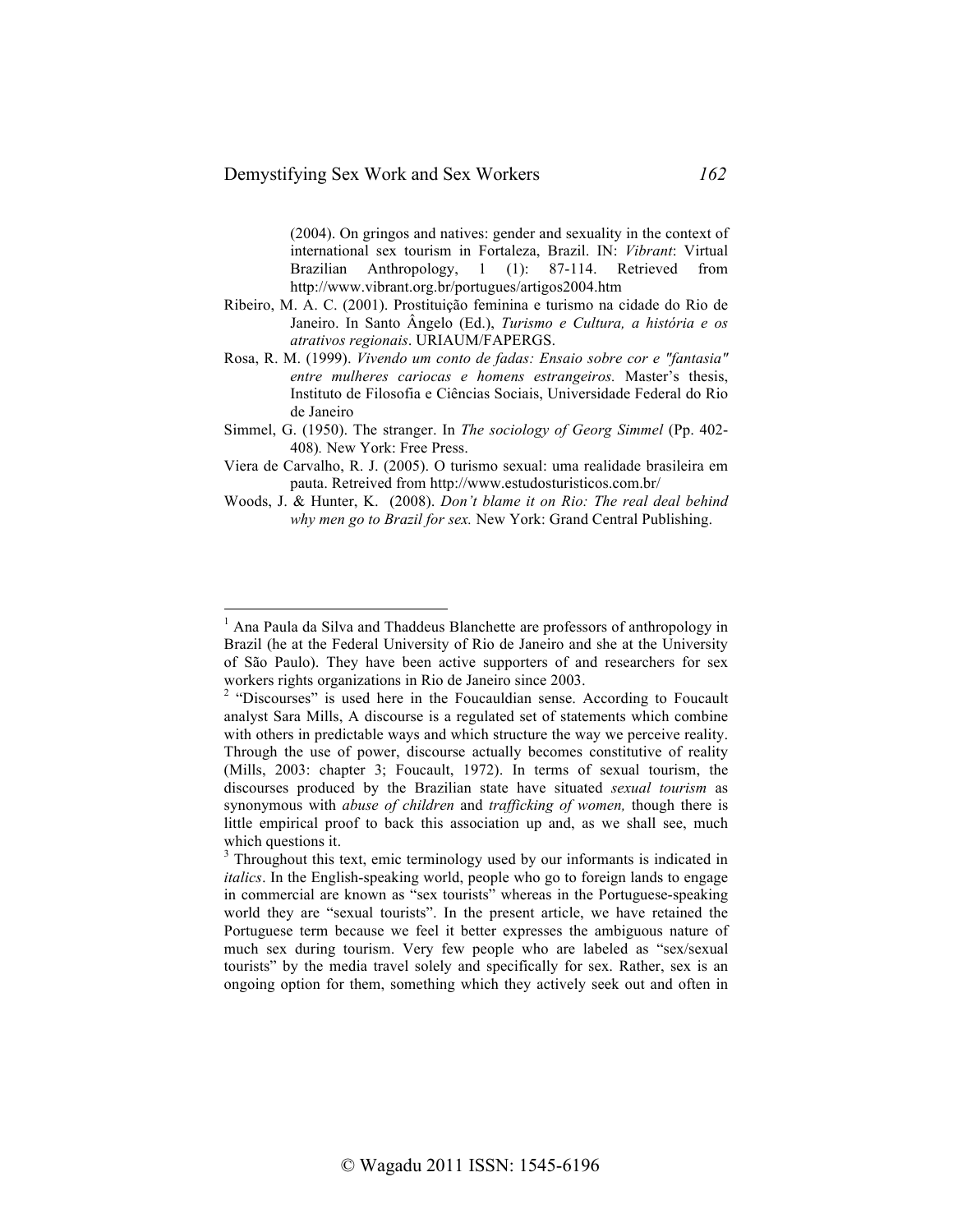both commercial and non-commercial variants. These men and women are thus better conceptualized as "tourists who are sexual" rather than tourists whose principal or overriding goal is to have sexual encounters with the native population.

 $4$  During a series of public events in Rio de Janeiro and Brasília (2004-2007), Federal Police repeatedly described sexual tourism, the sexual abuse of minors and trafficking of women as effectively interchangeable phenomena.

 $5$  Leal and Leal (2002) is an example of an official study which presumes, without demonstrating, that sexual tourism is a privileged vector for human trafficking.

 $6$  It is not the purpose of this article to analyze why and how trafficking of women and sexual tourism became important themes for Brazilian politicians and the media over the past few years. Suffice it to say that this is partially due to the global growth of the rescue industry (as documented by Augustin, 2007), but it is also possibly due to recent attempts by the Brazilian federal government to "clean up" the nation's image and increase its international status. We have discussed this question at length in a recently published article (Blanchette, 2010) and plan to more thoroughly investigate in upcoming work.

<sup>7</sup> *Atentado violento contra o pudor* any sexual act practiced under the threat of violence. See http://www.cedeca.org.br/releases.php?cod=21, for a typical example of how Brazilian NGOs presume that sexual tourism is necessarily linked to criminal activities of this sort. CEDECA, the NGO in question, is widely recognized as a reference in the field of protection of children's rights.

<sup>8</sup> "Gringo" here is understood as a term analogous to Simmel's *fremde* (1950). It signifies "that which is not of us but is nonetheless among us" and should not be understood as pejorative. For further discussion of the term, as well as an indepth discussion of the Anglophone presence in Rio de Janeiro, see Blanchette 2002. (Copies of the dissertation can be had from us, for free, via macunaima30@yahoo.com.br).

<sup>9</sup> Anthropological studies try to maintain anonymity. However, Help is so *sui generis* that it would be impossible for us to describe it anonymously. Other informants and establishments mentioned throughout this text are given pseudonyms.

 $10$  "Good gringos", the term most often used by our foreign resident anglophone informants to distinguish themselves from "bad gringo" stereotypes such as sexual tourist and imperialist.

<sup>11</sup> An emic term used by informants to indicate a woman who does not engage in commercialized sex.<br><sup>12</sup> A Portuguese term for "prostitute".

 $\frac{13}{13}$  In order to better contextualize our fieldwork, readers should know that the authors are something of an ideal couple for engaging in participant/observation in the universe of sexual tourism in Copacabana. Ana Paula is black, native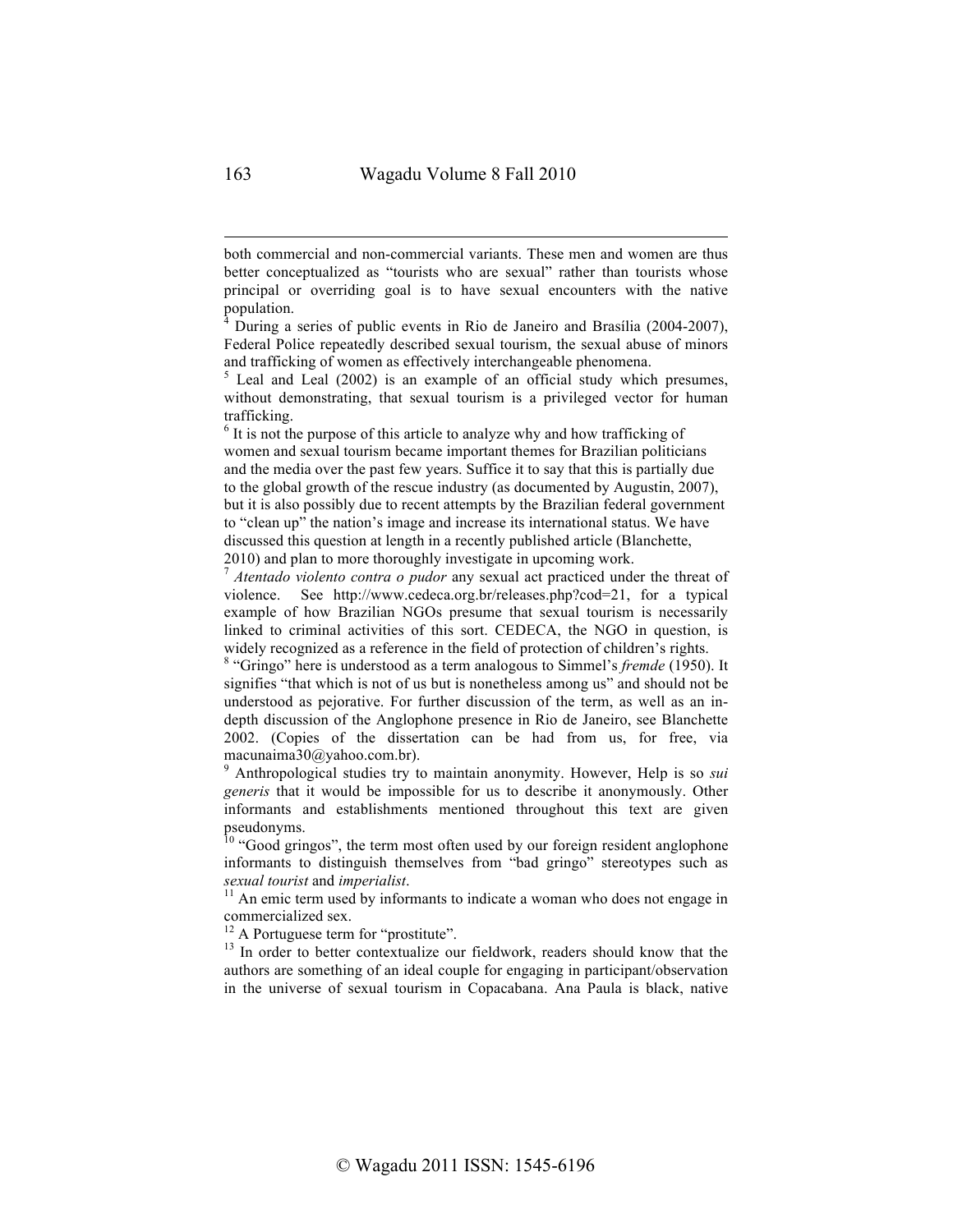carioca and younger looking while Thaddeus is a middle-aged gringo with a physiognomy typically understood to be "German" or "American" by *Cariocas* [the Portuguese adjective used to denote that which is from Rio de Janeiro]. The researchers are also a couple in the normative sense of the word, being married to each other. Though we never presented ourselves as garota de programa and turista, that was the constant perception of everyone around us in the field. We thus gained access to a wide variety of situations where we could observe behaviors without disturbing the emic order. When asked, however, we always introduced ourselves as anthropologists.

 $14$  Park and Burgess (1925, pp. 44-45) define "moral region" as a region of the city frequented by people dominated by a particular taste, passion or interest and in which a divergent moral code prevails.

<sup>15</sup> Recent years have seen a significant increase in Africans and Eastern Europeans. See Woods and Hunter, 2008, for more on African-American sexual tourists in Brazil.

 $16$  These come from all over Brazil, though the majority seems to be from the city's working-class suburbs.

<sup>17</sup> *Menina* or *garota*, here translated as *girl*, are terms used by the female sex workers in Help to refer to themselves, regardless of age.<br><sup>18</sup> The word's root can be found in *whoremonger*.

<sup>19</sup> Veteran mongers are, in general, quite aware of the fact that many Brazilians understand them to be pedophiles or other sorts of sexual criminals and are thus usually very concerned to be perceived as following the country's laws regarding sex.

<sup>20</sup> The fact that one of the researchers is a woman gave us access to this restricted space. It should be emphasized that said researcher never presented herself as a prostitute to the other women in the bathroom: she simply showed up to use it during the course of fieldwork. Given the fact that the club's female clientele is almost exclusively made up of Brazilian prostitutes and given the fact that the researcher in question was similar in biotype (if not in language, clothing, or make-up) to most of the women in Help, there was no doubt in her mind that she was perceived in the bathroom as one more prostitute.

<sup>21</sup> An expression utilized by *garotas* to indicate that they've constructed a morethan-casual relationship with a foreigner.<br><sup>22</sup> Situations like this are also related by mongers who are quite wary of girls

offering unprotected sex.

<sup>23</sup> The *monger* nickname for this kind of gringo – "Captain Save-a-Ho" speaks volumes about how such behavior is generally perceived by the self-ascribed sexual tourists on Copa.

 $24$  For an excellent discussion of this term and its associated cultural practices, see Bernstein, 2007: 125-130.